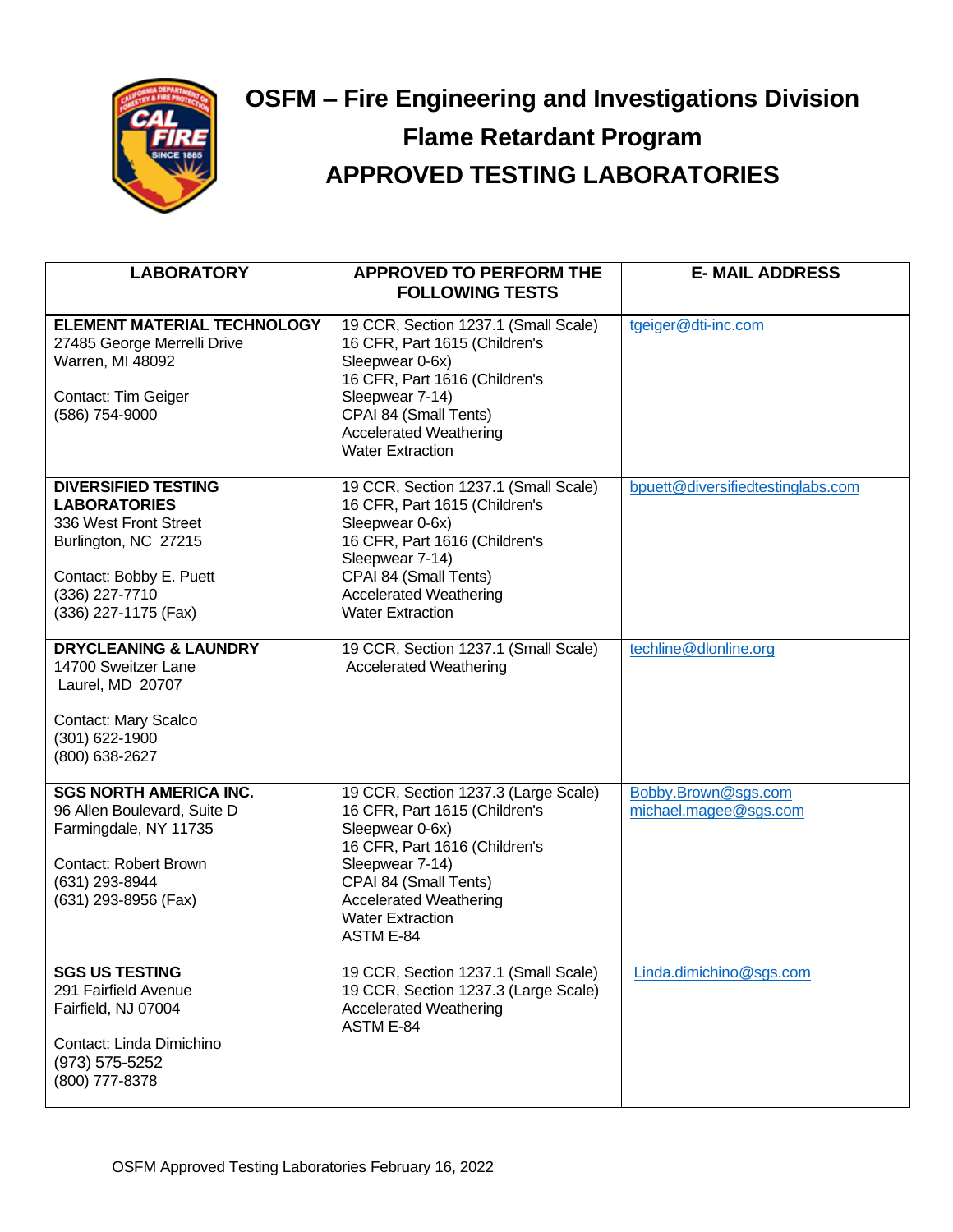| <b>LABORATORY</b>                                                                                                                                                          | <b>APPROVED TO PERFORM THE</b>                                                                                                                                                                                                                                                         | <b>E-MAIL ADDRESS</b>                          |
|----------------------------------------------------------------------------------------------------------------------------------------------------------------------------|----------------------------------------------------------------------------------------------------------------------------------------------------------------------------------------------------------------------------------------------------------------------------------------|------------------------------------------------|
|                                                                                                                                                                            | <b>FOLLOWING TESTS</b>                                                                                                                                                                                                                                                                 |                                                |
| <b>QAI LABORATORIES</b><br>8385 White Oak Avenue<br>Rancho Cucamonga, CA 91730<br>Contact: Andrew Tan<br>(909) 483-0250, Ext. 210<br>(909) 483-0336 (Fax)                  | 19 CCR, Section 1237.1 (Small Scale)<br>19 CCR, Section 1237.3 (Large Scale)<br>16 CFR, Part 1615 (Children's<br>Sleepwear 0-6x)<br>16 CFR, Part 1616 (Children's<br>Sleepwear 7-14)<br>CPAI 84 (Small Tents)<br><b>Accelerated Weathering</b><br><b>Water Extraction</b><br>ASTM E-84 | atan@gai.org                                   |
| <b>SOUTHWEST RESEARCH INSTITUTE</b><br>6220 Culebra Road<br>San Antonio, TX 78238<br>Contact: Tim Koebke<br>(210) 522-6975<br>(210) 522-3377 (Fax)                         | 19 CCR, Section 1237.1 (Small Scale)<br>19 CCR, Section 1237.3 (Large Scale)<br>ASTM E-84                                                                                                                                                                                              | tim.koebke@swri.org                            |
| <b>TEXTEST</b><br>4207 Milgen Road<br>Columbus, GA 31907<br>Contact: Ann Underwood<br>(706) 940-0049                                                                       | 19 CCR, Section 1237.1 (Small Scale)<br>19 CCR, Section 1237.3 (Large Scale)<br>16 CFR, Part 1615 (Children's<br>Sleepwear 0-6x)<br>16 CFR, Part 1616 (Children's<br>Sleepwear 7-14)<br>CPAI 84 (Small Tents)<br><b>Accelerated Weathering</b><br><b>Water Extraction</b>              | aunderwood@textest.com<br>testing@textest.com  |
| <b>INTERTEK TESTING SERVICES</b><br>545 East Algonquin Road, Suite F<br>Arlington Heights, IL 60005<br>Contact: Duraisamy Ravichandran<br>(847) 439-5667<br>(847) 439-6156 | 19 CCR, Section 1237.1 (Small Scale)<br>19 CCR, Section 1237.3 (Large Scale)<br>19 CCR, Section 1264.2 (Bast/Leaf<br>Materials)<br>19 CCR, Section 1264.3 (Christmas<br>Trees)<br><b>Accelerated Weathering</b><br><b>Water Extraction</b>                                             | www.intertek.com                               |
| <b>INTERTEK TESTING SERVICES</b><br>8431 Murphy Drive<br>Middleton, WI 53562<br>Contact: Mark Crawford<br>(608) 836-4400<br>(608) 831-9279 (Fax)                           | 19 CCR, Section 1237.1 (Small Scale)<br>19 CCR, Section 1237.3 (Large Scale)<br>19 CCR, Section 1264.2 (Bast/Leaf<br>Materials)<br>19 CCR Sec 1264.3 (Christmas Trees)<br><b>Accelerated Weathering</b><br><b>Water Extraction</b>                                                     | Mark.crawford@intertek.com<br>www.intertek.com |
| <b>APPLIED LAB</b><br>553 76th Street SW<br>Byron Center, MI 49315<br><b>Contact: Andrew Crowley</b><br>(616) 559-6123                                                     | 19 CCR, Section 1237.1 (Small Scale)                                                                                                                                                                                                                                                   | contact@applied-lab.com                        |